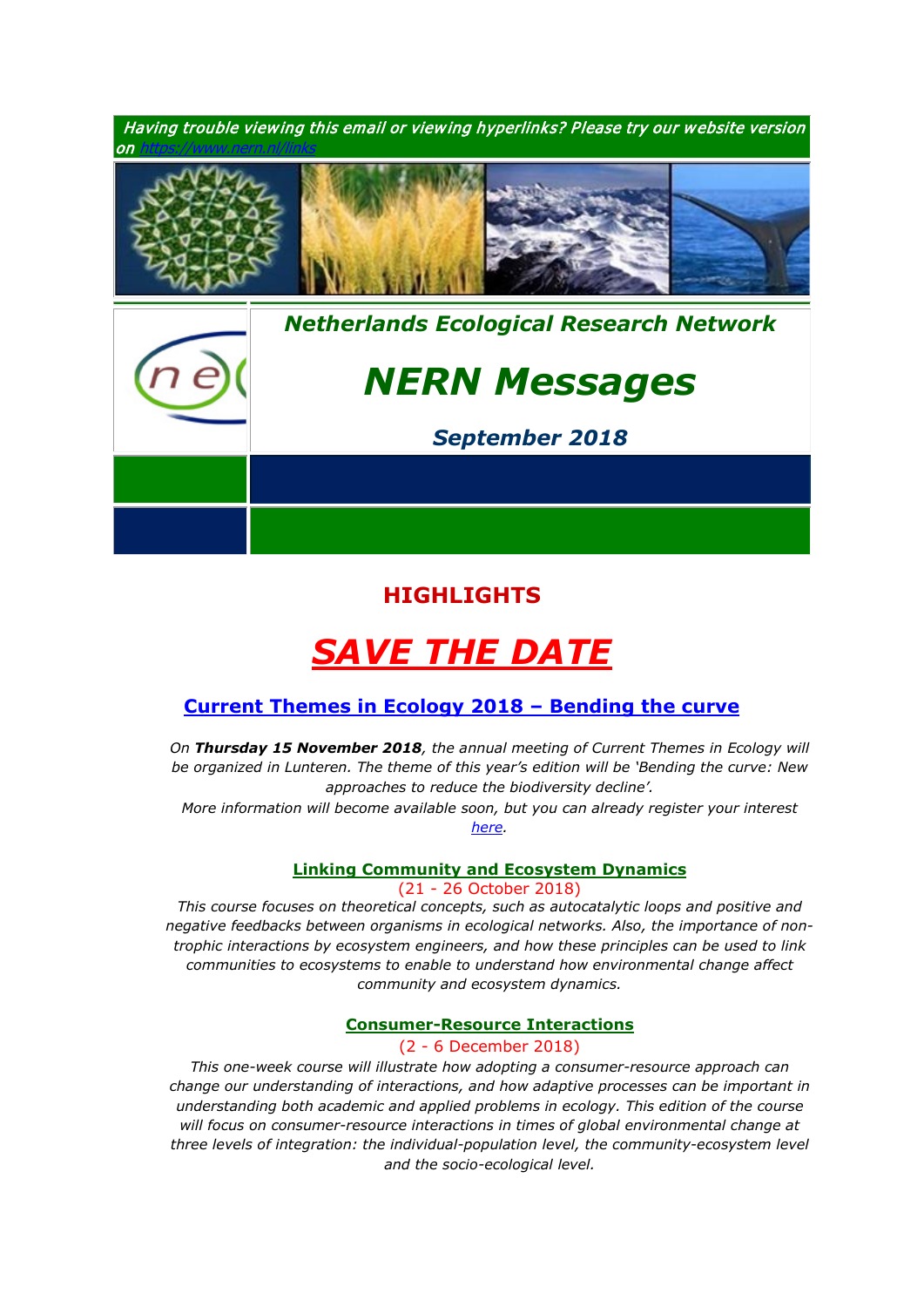## **1. Workshops / Meetings / Symposia**

- **Symposium - [Drought, plant hydraulic traits and vegetation modeling](https://www.pe-rc.nl/drought-symposium)** (4 September 2018) @ Wageningen, The Netherlands
- **Sfecologie 2018 – [International Conference on Ecological Sciences](https://sfecologie2018.sciencesconf.org/)** (22 25 October 2018) @ Rennes, France
- **[International Soil Modeling Consortium \(ISMC\) Conference -](https://www.nern.nl/sites/default/files/ISMC_conference_announcement_2018.pdf) New [perspectives on soil models](https://www.nern.nl/sites/default/files/ISMC_conference_announcement_2018.pdf)** (5 - 7 November 2018) @ Wageningen, The Netherlands
- **[Symposium Dier of Ding \(in Dutch\)](https://www.nern.nl/sites/default/files/Symposium%20Dier%20of%20Ding.pdf)** (24 November 2018) @ Utrecht, The **Netherlands**

#### **2. Courses**

• **[Principles of Ecological and Evolutionary Genomics](http://www.sense.nl/courses/past/10845112/Principles-of-Ecological-Genomics)** (26 – 28 September 2018)

*Ecological genomics is a quite new scientific discipline, which studies ecological complexity, nutrient cycles, life-history patterns and responses of organisms to environmental stress at the genomic level. Analysis of environmental genomes will improve our understanding of ecosystem functions and biodiversity and may help to define and measure environmental quality.*

• **[Matrix Approaches to Health Demography](https://www.demogr.mpg.de/en/education_career/international_advanced_studies_in_demography_3279/upcoming_courses_3762/matrix_approaches_to_health_demography_5603/default.htm)** (5 - 16 November 2018) *In this course, matrix methods will be used to analyze models based on prevalence and incidence data. The methods will go beyond the fixation on mean results and will incorporate variance and stochasticity. The class will introduce methods based on Markov chains, Markov chains with rewards, multistate matrix models, and matrix calculus. The new analyses will be compared, where possible, to traditional approaches.*

• **[Uncertainty Propagation in Modelling](https://www.pe-rc.nl/node/19191)** (10 - 14 December 2018) *The purpose of this course is to familiarize participants with statistical methods to analyse uncertainty propagation in spatial modelling, such that they can apply these methods to their own models and data. Both attribute and positional errors are considered. Attention is also given to the effects of spatial auto- and cross-correlations on the results of an uncertainty propagation analysis. Computer practicals make use of the R language for statistical computing.*

• **[GIS in Practice](https://www.pe-rc.nl/postgraduate-courses/gis-in-practice)** (10 - 22 December 2018) *GIS is commonly used as a tool to deal with spatial information. Although GIS packages are becoming increasingly user-friendly, the conceptual model behind the storage, analysis, and display is still essential to properly deal with these systems. This course aims to give an overview of this conceptual model, after which it will go in-depth in the use of ArcGIS using a number of practical cases.*

#### **3. Position Announcements**

• **For job openings, check** [our website.](https://www.nern.nl/jobs)

#### **4. Other News**

• **[NWO-FAPESP joint call 'Ecosystem restoration: the Brazilian Atlantic](https://www.nwo.nl/en/funding/our-funding-instruments/enw/nwo-fapesp-joint-call-for-proposals/nwo-fapesp-joint-call-for-proposals.html)  [Forest as a case study'](https://www.nwo.nl/en/funding/our-funding-instruments/enw/nwo-fapesp-joint-call-for-proposals/nwo-fapesp-joint-call-for-proposals.html)** (deadline: 13 September 2018)

*The collaboration has been sought with the BIOTA program that has been supported by São Paulo Research Foundation (FAPESP) since 1999. The program is a Virtual Biodiversity Institute bringing together more than 1200 scientists from leading universities, research institutes and non-governmental organizations in the state of São to participate in joint research projects.*

• **[NWO call 'Refugees in Science'](http://www.nwo.nl/en/news-and-events/news/2018/05/nwo-launches-new-refugees-in-science-pilot.html)** *(*deadline: 13 September 2018*)*

*This is a new pilot programme. The aim is to fund one-year appointments for academics who have fled their home country and wish to continue their scientific career in the Netherlands. Candidates must hold a master's degree or a doctorate and must have been granted refugee status in the Netherlands. The pilot was developed in consultation with the Young Academy, KNAW and the Foundation for Refugee Students (UAF).*